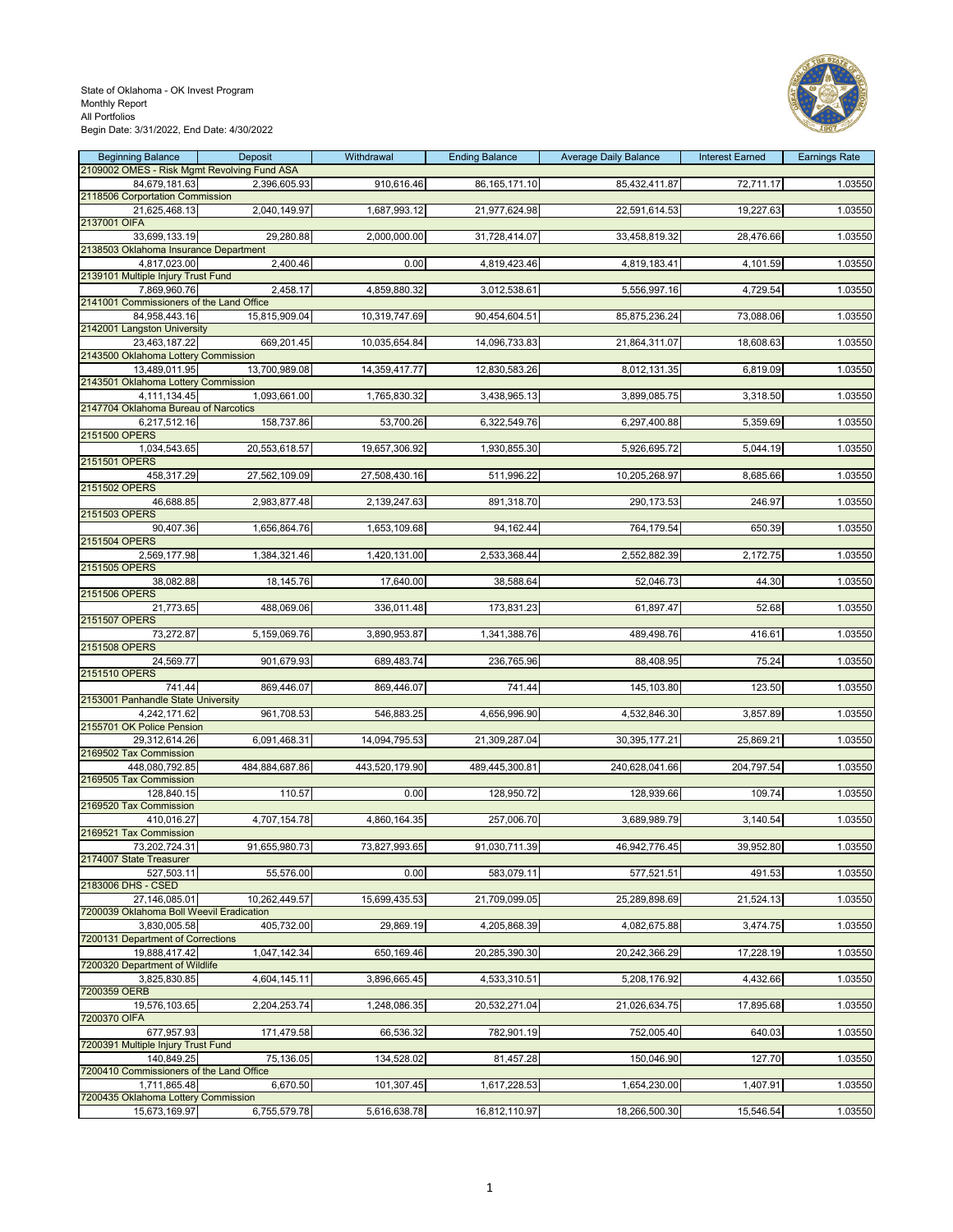| <b>Beginning Balance</b><br>7200515 OPERS                       | Deposit       | Withdrawal    | <b>Ending Balance</b> | <b>Average Daily Balance</b> | <b>Interest Earned</b> | <b>Earnings Rate</b> |
|-----------------------------------------------------------------|---------------|---------------|-----------------------|------------------------------|------------------------|----------------------|
| 45,298.99                                                       | 610,328.90    | 642,706.60    | 12,921.29             | 340,773.57                   | 290.03                 | 1.03550              |
| 7200557 Oklahoma Police Pension                                 |               |               |                       |                              |                        |                      |
| 21,229.00<br>7200588 Real Estate Commission                     | 172,636.21    | 193,865.21    | 0.00                  | 18,876.85                    | 16.07                  | 1.03550              |
| 2,209,473.01                                                    | 225,050.11    | 82,230.45     | 2,352,292.67          | 2,326,409.74                 | 1,980.00               | 1.03550              |
| 7200830 Department of Human Services                            |               |               |                       |                              |                        |                      |
| 588,176.14<br>7201825 University Hospitals Authority            | 504.77        | 0.00          | 588,680.91            | 588,630.43                   | 500.98                 | 1.03550              |
| 3,999,005.01                                                    | 714,660.76    | 0.00          | 4,713,665.77          | 4,632,326.79                 | 3,942.55               | 1.03550              |
| 7205090 OMES Risk Management Division/DSC                       |               |               |                       |                              |                        |                      |
| 46,637,978.46<br>7205131 Department of Corrections              | 1,724,713.89  | 1,524,489.50  | 46,838,202.85         | 47,111,515.45                | 40,096.42              | 1.03550              |
| 749,501.71                                                      | 292,551.89    | 376,752.96    | 665,300.64            | 780,333.77                   | 664.14                 | 1.03550              |
| 7205204 JM Davis Arms & Historical Museum                       |               |               |                       |                              |                        |                      |
| 10,088.12<br>7205320 Department of Wildlife                     | 308.66        | 0.00          | 10,396.78             | 10,295.91                    | 8.76                   | 1.03550              |
| 1,051,316.90                                                    | 72,565.09     | 39,997.21     | 1,083,884.78          | 1,076,730.34                 | 916.40                 | 1.03550              |
| 7205359 Sustaining OK Energy Resources                          |               |               |                       |                              |                        |                      |
| 6,555,096.80<br>7205435 Oklahoma Lottery Commission             | 97,156.39     | 25,109.29     | 6,627,143.90          | 6,624,414.53                 | 5,638.01               | 1.03550              |
| 115,005.72                                                      | 7,264.68      | 0.00          | 122,270.40            | 121,543.93                   | 103.45                 | 1.03550              |
| 7205515 OPERS                                                   |               |               |                       |                              |                        |                      |
| 494,037.65<br>7205563 OK Bd for Private Vocational Schools      | 84,479.07     | 0.00          | 578,516.72            | 530,251.92                   | 451.30                 | 1.03550              |
| 88,999.49                                                       | 6,680.59      | 19,313.40     | 76,366.68             | 85,680.06                    | 72.92                  | 1.03550              |
| 7205630 Oklahoma Department of Securities                       |               |               |                       |                              |                        |                      |
| 1,156,750.45<br>7205807 Oklahoma Health Care Authority          | 882.20        | 0.00          | 1,157,632.65          | 1, 157, 544. 43              | 985.18                 | 1.03550              |
| 3,180,584.20                                                    | 60,455,149.87 | 63,486,430.32 | 149,303.75            | 33,112,426.91                | 28,181.85              | 1.03550              |
| 7210270 State Election Board                                    |               |               |                       |                              |                        |                      |
| 3,144,149.13<br>7210320 Department of Wildlife                  | 2,742.02      | 24,668.44     | 3,122,222.71          | 3,127,104.20                 | 2,661.47               | 1.03550              |
| 6,314,250.48                                                    | 137,536.93    | 271,276.20    | 6,180,511.21          | 6,307,145.67                 | 5,367.99               | 1.03550              |
| 7210350 Oklahoma Historical Society                             |               |               |                       |                              |                        |                      |
| 29.48<br>7210400 Office of Juvenile Affairs                     | 0.03          | 0.00          | 29.51                 | 29.51                        | 0.03                   | 1.03550              |
| 8,432.21                                                        | 7.24          | 0.00          | 8,439.45              | 8,438.73                     | 7.18                   | 1.03550              |
| 7210410 Commissioners of the Land Office                        |               |               |                       |                              |                        |                      |
| 132,657.88<br>7210515 OPERS                                     | 113.85        | 0.00          | 132,771.73            | 132,760.35                   | 112.99                 | 1.03550              |
| 203,401.23                                                      | 23,130.48     | 0.00          | 226,531.71            | 213,634.62                   | 181.82                 | 1.03550              |
| 7210570 State Board of Licensure for Professional<br>321,042.95 |               | 0.00          | 321,357.22            |                              |                        |                      |
| 7210588 Real Estate Commission                                  | 314.27        |               |                       | 321,325.79                   | 273.48                 | 1.03550              |
| 387,014.45                                                      | 29,000.43     | 71.60         | 415,943.28            | 406,382.12                   | 345.87                 | 1.03550              |
| 7215270 State of Oklahoma Election Board<br>9,694,754.53        | 8,332.04      | 7,996.97      | 9,695,089.60          | 9,699,199.57                 | 8,254.95               | 1.03550              |
| 7215320 Department of Wildlife                                  |               |               |                       |                              |                        |                      |
| 3,989,685.75                                                    | 27,950.26     | 0.00          | 4,017,636.01          | 4,007,480.48                 | 3,410.75               | 1.03550              |
| 7215566 Tourism & Recreation Department<br>1,744,339.10         | 1,523,430.15  | 2,664,629.19  | 603,140.06            | 774,225.22                   | 658.94                 | 1.03550              |
| 7215585 Department of Public Safety                             |               |               |                       |                              |                        |                      |
| 357,653.56<br>7215670 JD McCarty Center                         | 369,786.57    | 246.64        | 727,193.49            | 407,051.82                   | 346.44                 | 1.03550              |
| 949,344.76                                                      | 1,260.61      | 0.00          | 950,605.37            | 950,167.28                   | 808.68                 | 1.03550              |
| 7215825 University Hospitals Authority                          |               |               |                       |                              |                        |                      |
| 1,631,605.75<br>7216805 Department of Rehabilitation Services   | 6,140.39      | 0.00          | 1,637,746.14          | 1,636,081.50                 | 1,392.46               | 1.03550              |
| 791,701.92                                                      | 129,353.61    | 6,417.50      | 914,638.03            | 864,232.33                   | 735.54                 | 1.03550              |
| 7220090 OSF Building Project Fund                               |               |               |                       |                              |                        |                      |
| 0.42<br>7220320 Dept of Wildlife Conservation                   | 0.00          | 0.00          | 0.42                  | 0.42                         | 0.00                   | 1.03550              |
| 3,878,584.79                                                    | 119,081.47    | 0.00          | 3,997,666.26          | 3,946,088.11                 | 3,358.50               | 1.03550              |
| 7220570 OSB of Licensure for Professional Engine                |               |               |                       |                              |                        |                      |
| 301.293.76<br>7220585 Department of Public Safety               | 258.57        | 0.00          | 301,552.33            | 301,526.47                   | 256.63                 | 1.03550              |
| 3,764,101.78                                                    | 169,930.80    | 68,814.33     | 3,865,218.25          | 3,826,803.04                 | 3,256.98               | 1.03550              |
| 7220830 Department of Human Services                            |               |               |                       |                              |                        |                      |
| 9,888.33<br>7225040 Department of Agriculture                   | 8.49          | 0.00          | 9,896.82              | 9,895.97                     | 8.42                   | 1.03550              |
| 342,318.30                                                      | 592.94        | 4,756.66      | 338, 154.58           | 339,718.51                   | 289.13                 | 1.03550              |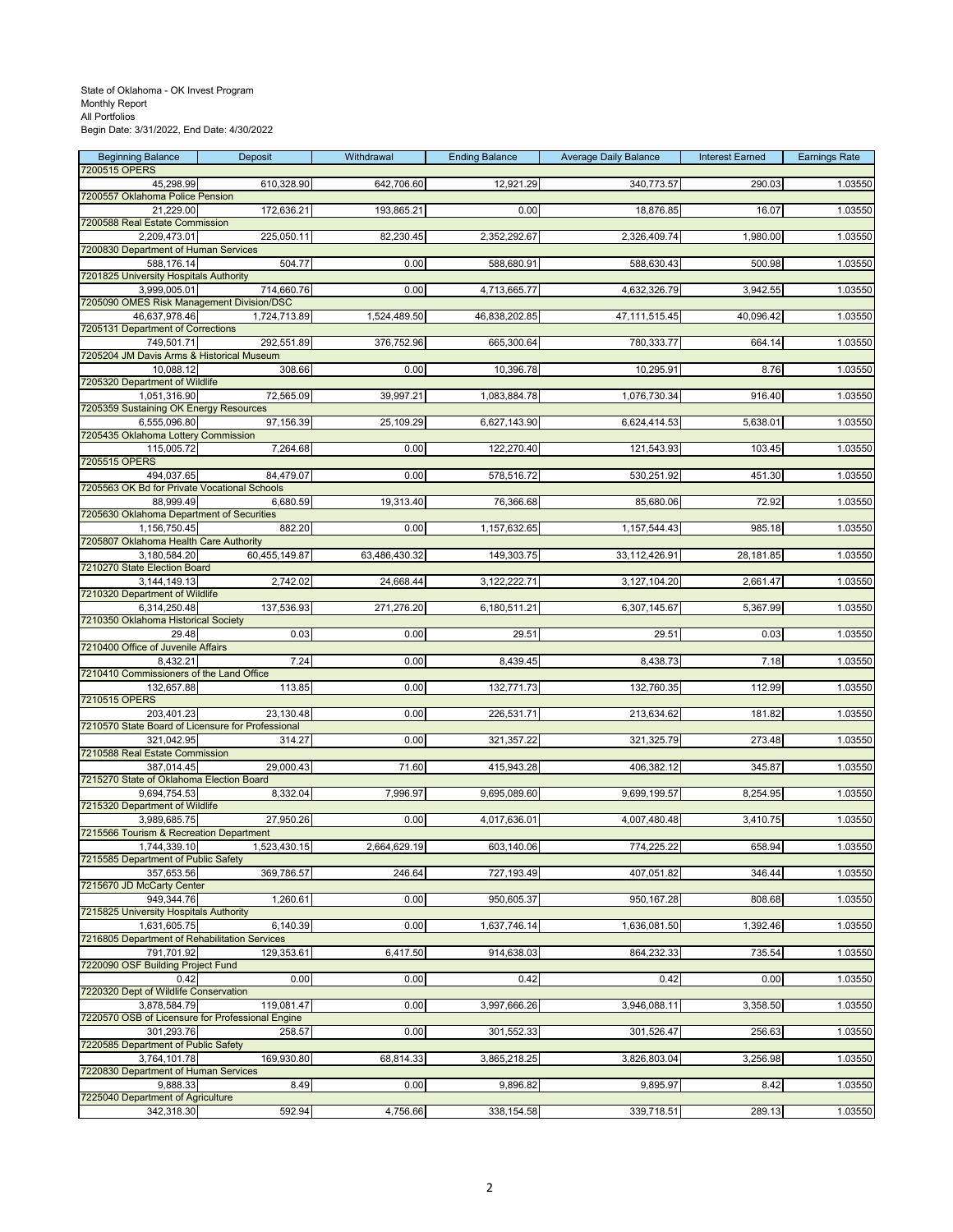## State of Oklahoma - OK Invest Program Monthly Report All Portfolios

Begin Date: 3/31/2022, End Date: 4/30/2022

| <b>Beginning Balance</b>                                    | Deposit       | Withdrawal    | <b>Ending Balance</b> | <b>Average Daily Balance</b> | <b>Interest Earned</b> | <b>Earnings Rate</b> |
|-------------------------------------------------------------|---------------|---------------|-----------------------|------------------------------|------------------------|----------------------|
| 7225830 Department of Human Services                        |               |               |                       |                              |                        |                      |
| 204,015.69<br>7230220 Oklahoma Crime Victims Compensation   | 150,203.35    | 0.00          | 354,219.04            | 304,390.98                   | 259.07                 | 1.03550              |
| 1,014,929.54                                                | 599,672.15    | 392,858.51    | 1,221,743.18          | 1,169,978.80                 | 995.76                 | 1.03550              |
| 7230345 Department of Transportation                        |               |               |                       |                              |                        |                      |
| 6,340,095.19                                                | 505,636.61    | 1,553,777.87  | 5,291,953.93          | 5,107,339.01                 | 4,346.84               | 1.03550              |
| 7230695 Tax Commission                                      | 1,207,381.00  |               |                       |                              |                        | 1.03550              |
| 603,156.26<br>7230807 Health Care Authority                 |               | 930,726.14    | 879,811.12            | 666,420.81                   | 567.19                 |                      |
| 49,739.11                                                   | 6,536,268.73  | 6,469,938.93  | 116,068.91            | 2,412,460.52                 | 2,053.24               | 1.03550              |
| 7235605 Regents for Higher Education                        |               |               |                       |                              |                        |                      |
| 2,643,616.70<br>7240807 Health Care Authority               | 36,121.67     | 143,506.00    | 2,536,232.37          | 2,547,518.04                 | 2,168.18               | 1.03550              |
| 13,931,096.97                                               | 11,955.54     | 0.00          | 13,943,052.51         | 13,941,856.96                | 11,865.86              | 1.03550              |
| 7240830 Oklahoma Human Services                             |               |               |                       |                              |                        |                      |
| 16,455,117.90                                               | 14,159.34     | 21,349.21     | 16,447,928.03         | 16,464,303.10                | 14,012.70              | 1.03550              |
| 7244090 OMES Dept of Central Services                       |               |               |                       |                              |                        |                      |
| 1,640,088.74<br>7245807 Health Care Authority               | 624,029.99    | 243,333.73    | 2,020,785.00          | 1,848,587.41                 | 1,573.33               | 1.03550              |
| 7,674,935.43                                                | 5,991,953.81  | 4,032,572.12  | 9,634,317.12          | 8,879,964.54                 | 7,557.70               | 1.03550              |
| 7255090 Department of Central Services                      |               |               |                       |                              |                        |                      |
| 1,196,462.11                                                | 1,305.85      | 665.13        | 1,197,102.83          | 1,196,979.96                 | 1,018.74               | 1.03550              |
| 7255585 Oklahoma Dept of Public Safety<br>22,563.55         | 19.36         | 0.00          | 22,582.91             | 22,580.97                    | 19.22                  | 1.03550              |
| 7260090 OMES Risk Management Division                       |               |               |                       |                              |                        |                      |
| 5,661,316.77                                                | 7,853.10      | 93,107.73     | 5,576,062.14          | 5,648,536.75                 | 4,807.45               | 1.03550              |
| 7265090 Risk Management Fund                                |               |               |                       |                              |                        |                      |
| 158,865.85                                                  | 331,171.14    | 390,162.38    | 99,874.61             | 215,427.77                   | 183.35                 | 1.03550              |
| 7275740 OST - SEED<br>18,603.86                             | 16.30         | 551.37        | 18,068.79             | 18,434.74                    | 15.69                  | 1.03550              |
| 7280090 OMES DCS Property Distribution                      |               |               |                       |                              |                        |                      |
| 654,033.04                                                  | 36,033.96     | 71,014.49     | 619,052.51            | 655,884.50                   | 558.22                 | 1.03550              |
| 7280131 Department of Corrections                           |               |               |                       |                              |                        |                      |
| 9,441,066.15<br>7280345 Department of Transportation        | 2,228,005.00  | 2,873,930.00  | 8,795,141.15          | 9,629,157.17                 | 8,195.34               | 1.03550              |
| 1,037,860.14                                                | 422,475.18    | 0.00          | 1,460,335.32          | 1,375,919.78                 | 1,171.04               | 1.03550              |
| 7285345 Department of Transportation                        |               |               |                       |                              |                        |                      |
| 187,722,274.11                                              | 10,548,810.71 | 11,190,660.15 | 187,080,424.67        | 190,482,102.61               | 162,118.53             | 1.03550              |
| 7295090 Emergency & Transportation<br>5,401,160.00          |               | 150,000.00    |                       |                              | 4,781.60               | 1.03550              |
| 7296150 University of Science & Arts                        | 588,171.66    |               | 5,839,331.66          | 5,618,167.00                 |                        |                      |
| 41.92                                                       | 0.04          | 0.00          | 41.96                 | 41.96                        | 0.04                   | 1.03550              |
| 7303000 Tobacco Litigation Escrow Fund                      |               |               |                       |                              |                        |                      |
| 30,398.92<br>7360566 Tourism & Recreation Department        | 26.09         | 0.00          | 30,425.01             | 30,422.40                    | 25.89                  | 1.03550              |
| 6,164,761.06                                                | 25,440.52     | 0.00          | 6,190,201.58          | 6,182,097.82                 | 5,261.56               | 1.03550              |
| 7401105 OCIA NACEA Construction Series 2018B                |               |               |                       |                              |                        |                      |
| 219,420.97                                                  | 188.30        | 0.00          | 219,609.27            | 219,590.44                   | 186.89                 | 1.03550              |
| 7403292 Oklahoma Department of Environmental Quali          |               |               |                       |                              |                        |                      |
| 481,398.40<br>7405220 District Attorneys Council            | 419.77        | 0.00          | 481,818.17            | 481,776.19                   | 410.04                 | 1.03550              |
| 4,422,210.13                                                | 9,285.36      | zz1,834.79    | 4,209,660.70          | 4,365,162.61                 | 3,715.17               | 1.03550              |
| 7408105 OCIA                                                |               |               |                       |                              |                        |                      |
| 539.006.20                                                  | 538,590.89    | 538,143.22    | 539,453.87            | 521,471.00                   | 443.82                 | 1.03550              |
| 7409105 OCIA NACEA Revenue Series 2018B<br>71.40            |               | 88,961.35     | 86.24                 |                              | 17.74                  | 1.03550              |
| 7411105 OCIA Capitol Repair Revenue Series 2018C            | 88,976.19     |               |                       | 20,842.40                    |                        |                      |
| 436,041.30                                                  | 435,776.88    | 435,390.62    | 436,427.56            | 363,823.83                   | 309.65                 | 1.03550              |
| 7412105 OCIA                                                |               |               |                       |                              |                        |                      |
| 1,260,704.22                                                | 1,259,385.38  | 1,258,512.49  | 1,261,577.11          | 1,051,737.74                 | 895.13                 | 1.03550              |
| 7415105 OCIA DOC Construction Series 2018D<br>18,126,001.43 | 16,818.25     | 69,320.80     | 18,073,498.88         | 18,118,030.92                | 15,420.18              | 1.03550              |
| 7416000 OSF - Oil Overcharge                                |               |               |                       |                              |                        |                      |
| 295,413.46                                                  | 253.52        | 0.00          | 295,666.98            | 295,641.63                   | 251.62                 | 1.03550              |
| 7416105 OCIA DOC Revenue Series 2018D                       |               |               |                       |                              |                        |                      |
| 751,276.81<br>7416160 Department of Commerce                | 750,862.52    | 750,238.54    | 751,900.79            | 726,830.45                   | 618.60                 | 1.03550              |
| 3,107,872.68                                                | 2,667.15      | 0.00          | 3,110,539.83          | 3,110,273.12                 | 2,647.14               | 1.03550              |
| 7419105 OCIA                                                |               |               |                       |                              |                        |                      |
| 2,327,698.69                                                | 2,171,063.57  | 2,285,856.23  | 2,212,906.03          | 2,270,428.95                 | 1,932.35               | 1.03550              |
| 7420105 OCIA                                                |               |               |                       |                              |                        |                      |
| 1,750,287.53                                                | 1,688.22      | 0.00          | 1,751,975.75          | 1,751,806.93                 | 1,490.96               | 1.03550              |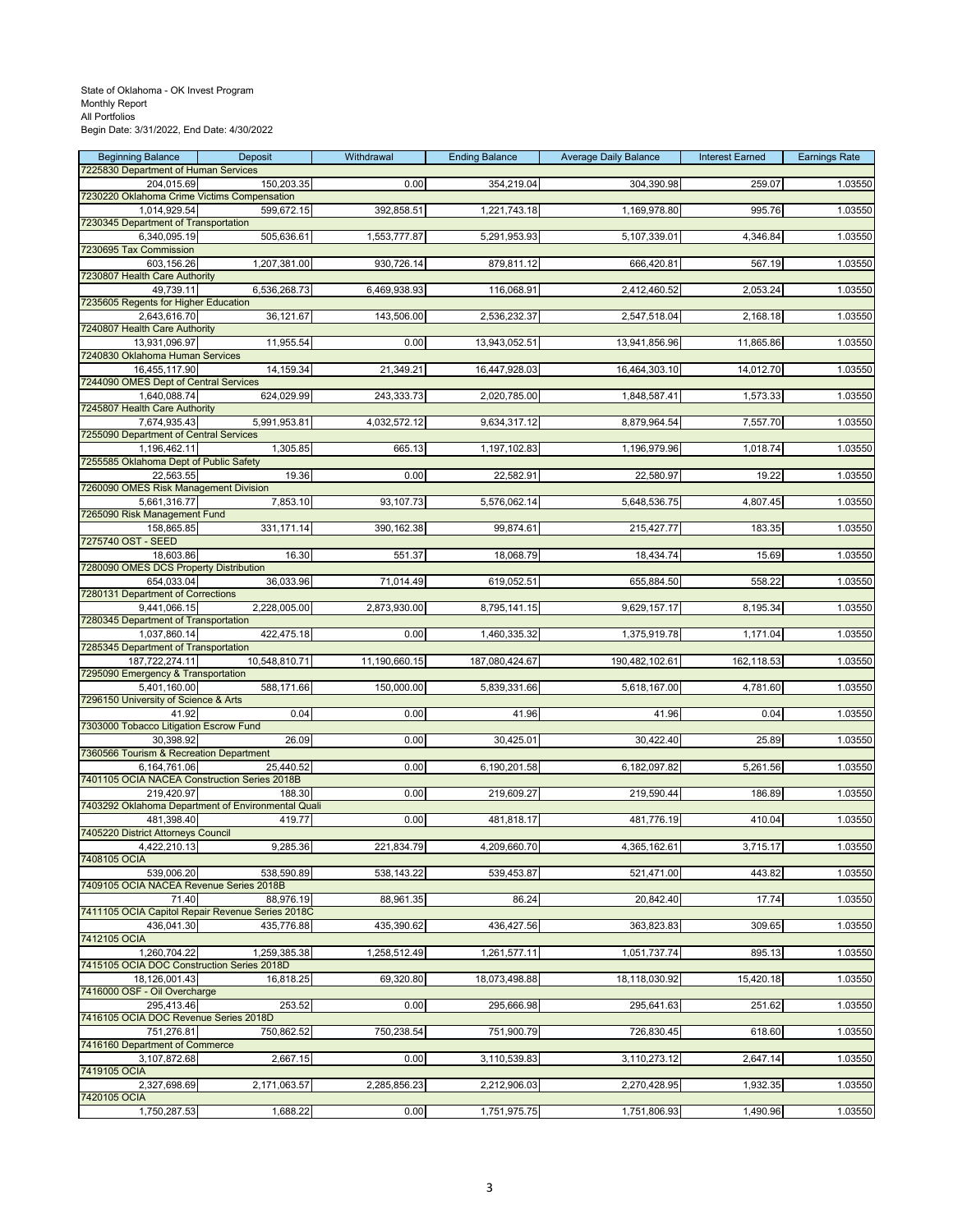| <b>Beginning Balance</b><br>7424105 OCIA                       | Deposit      | Withdrawal    | <b>Ending Balance</b> | <b>Average Daily Balance</b> | <b>Interest Earned</b> | <b>Earnings Rate</b> |
|----------------------------------------------------------------|--------------|---------------|-----------------------|------------------------------|------------------------|----------------------|
| 211,764.76                                                     | 211,645.97   | 211,552.07    | 211,858.66            | 204,797.53                   | 174.30                 | 1.03550              |
| 7426000 OSF - Oil Overcharge<br>2,468,330.55                   | 2,118.30     | 0.00          | 2,470,448.85          | 2,470,237.02                 | 2,102.41               | 1.03550              |
| 7426160 Department of Commerce                                 |              |               |                       |                              |                        |                      |
| 15,084,864.03<br>7427105 OCIA-Revenue Series 2019B             | 16,280.46    | 0.00          | 15,101,144.49         | 15,099,405.26                | 12,851.04              | 1.03550              |
| 977,760.18<br>7428105 OCIA Endowed Chairs Fund                 | 999.82       | 116,730.90    | 862,029.10            | 877,493.24                   | 746.83                 | 1.03550              |
| 958,736.50                                                     | 957,997.81   | 957,201.53    | 959,532.78            | 927,546.43                   | 789.43                 | 1.03550              |
| 7430010 Oklahoma State University<br>2,401,260.01              | 4,786,967.78 | 3,781,872.26  | 3,406,355.53          | 3,648,934.96                 | 3,105.59               | 1.03550              |
| 7430011 Oklahoma State University                              |              |               |                       |                              |                        |                      |
| 1,572,020.79<br>7430012 Oklahoma State University              | 2,926,607.81 | 2,122,375.14  | 2,376,253.46          | 2,421,001.56                 | 2,060.50               | 1.03550              |
| 3,107,051.19                                                   | 456.77       | 1,085,814.23  | 2,021,693.73          | 2,699,671.74                 | 2,297.68               | 1.03550              |
| 7430013 Oklahoma State University<br>2,023,143.52              | 1,804.86     | 102,945.02    | 1,922,003.36          | 1,980,448.86                 | 1,685.55               | 1.03550              |
| 7430014 Oklahoma State University<br>2,119,105.70              | 0.00         |               |                       | 1,791,428.69                 |                        | 1.03550              |
| 7430015 Oklahoma State University                              |              | 633,337.90    | 1,485,767.80          |                              | 1,524.68               |                      |
| 2,246,435.06<br>7430016 Oklahoma State University              | 0.00         | 238,036.85    | 2,008,398.21          | 2,114,721.36                 | 1,799.83               | 1.03550              |
| 246,562.82                                                     | 212.05       | 928.27        | 245,846.60            | 246,361.07                   | 209.68                 | 1.03550              |
| 7430100 Cameron University<br>1,069,676.86                     | 148,873.85   | 158,858.32    | 1,059,692.39          | 1,071,286.10                 | 911.77                 | 1.03550              |
| 7430420 Langston University                                    |              |               |                       |                              |                        |                      |
| 442,623.64<br>7430461 Rogers State College                     | 987,547.32   | 828,806.04    | 601,364.92            | 522,043.65                   | 444.31                 | 1.03550              |
| 1,719,443.65<br>7430505 Northwestern Oklahoma State University | 658,975.36   | 178,425.09    | 2,199,993.92          | 2,062,182.33                 | 1,755.11               | 1.03550              |
| 313,354.88                                                     | 107,476.66   | 117,249.87    | 303,581.67            | 316,681.29                   | 269.53                 | 1.03550              |
| 7430530 Panhandle State University<br>9,937.33                 | 32,196.78    | 40,149.74     | 1,984.37              | 9,938.89                     | 8.46                   | 1.03550              |
| 7430665 Southwestern Oklahoma State University                 |              |               |                       |                              |                        |                      |
| 1,296,501.62<br>7430760 University of Oklahoma                 | 1,647,365.85 | 205,776.57    | 2,738,090.90          | 2,658,187.63                 | 2,262.37               | 1.03550              |
| 40,413,362.05                                                  | 4,914,667.19 | 14,849,810.58 | 30,478,218.66         | 36,236,164.36                | 30,840.45              | 1.03550              |
| 7430770 OUHSC<br>89,088,641.66                                 | 5,968,313.00 | 9,300,779.51  | 85,756,175.15         | 91,034,239.74                | 77,478.87              | 1.03550              |
| 7430773 Oklahoma State University<br>1,915,047.60              | 1,978,047.22 | 1,517,198.31  | 2,375,896.51          | 2,458,677.14                 | 2,092.57               | 1.03550              |
| 7434105 OCIA                                                   |              |               |                       |                              |                        |                      |
| 89,364.43<br>7436000 OSF - Oil Overcharge                      | 169,926.12   | 189,224.96    | 70,065.59             | 114,008.14                   | 97.03                  | 1.03550              |
| 2,707.24                                                       | 2.32         | 0.00          | 2,709.56              | 2,709.33                     | 2.31                   | 1.03550              |
| 7436105 OCIA<br>224,910.37                                     | 224,804.67   | 224,549.48    | 225,165.56            | 187,715.13                   | 159.76                 | 1.03550              |
| 7437105 OCIA<br>6,334,495.27                                   |              |               |                       |                              | 4,722.59               | 1.03550              |
| 7438105 OCIA                                                   | 0.00         | 806,441.66    | 5,528,053.61          | 5,548,829.10                 |                        |                      |
| 378,105.76<br>7439105 2020A OCIA                               | 377,876.60   | 377,541.67    | 378,440.69            | 315,483.59                   | 268.51                 | 1.03550              |
| 1,484,245.99                                                   | 1,482,694.32 | 1,481,666.66  | 1,485,273.65          | 1,238,226.44                 | 1,053.85               | 1.03550              |
| 7442105 OCIA<br>1,131,251.23                                   | 1,130,068.04 | 1,129,284.79  | 1,132,034.48          | 943,742.02                   | 803.21                 | 1.03550              |
| 7443105 OCIA                                                   |              |               |                       |                              |                        |                      |
| 352,520.30<br>7444105 OCIA 2017C Series                        | 522,076.13   | 417,862.48    | 456,733.95            | 486,643.00                   | 414.18                 | 1.03550              |
| 70.29<br>7444835 Water Resources Board                         | 132,348.79   | 132,330.41    | 88.67                 | 44,196.97                    | 37.62                  | 1.03550              |
| 7,870,754.37                                                   | 14,851.94    | 39,895.38     | 7,845,710.93          | 7,865,592.29                 | 6,694.37               | 1.03550              |
| 7445105 Oklahoma Capital Improvement<br>800,826.20             | 800,340.66   | 799,631.25    | 801,535.61            | 668,192.79                   | 568.70                 | 1.03550              |
| 7445835 Water Resources Board                                  |              |               |                       |                              |                        |                      |
| 3.981.090.70<br>7447105 OCIA                                   | 4,539.23     | 109,982.36    | 3,875,647.57          | 3,943,417.03                 | 3,356.23               | 1.03550              |
| 64,810.26<br>7450105 OCIA Series 2020B                         | 242,293.47   | 242,208.34    | 64,895.39             | 110,645.21                   | 94.17                  | 1.03550              |
| 829,717.66                                                     | 828,848.95   | 828,274.47    | 830,292.14            | 692,188.95                   | 589.12                 | 1.03550              |
| 7451105 OCIA Series 2020B<br>80,681,553.55                     | 70,890.01    | 0.00          | 80,752,443.56         | 80,745,354.56                | 68,722.04              | 1.03550              |
| 7452105 OCIA Series 2020D                                      |              |               |                       |                              |                        |                      |
| 138.38                                                         | 83,498.17    | 83,454.16     | 182.39                | 44,686.87                    | 38.03                  | 1.03550              |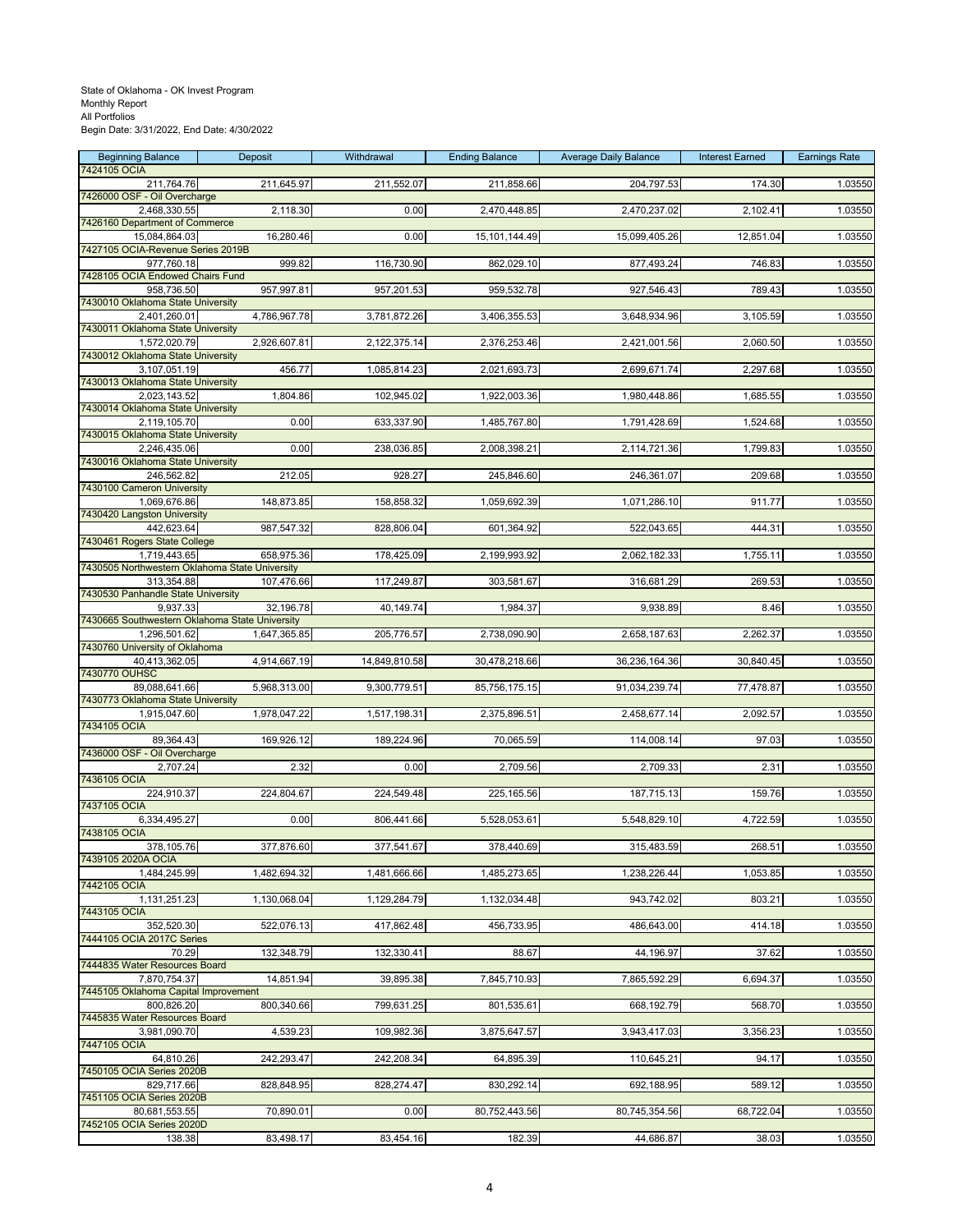| <b>Beginning Balance</b>                                 | Deposit       | Withdrawal   | <b>Ending Balance</b> | <b>Average Daily Balance</b> | <b>Interest Earned</b> | <b>Earnings Rate</b> |
|----------------------------------------------------------|---------------|--------------|-----------------------|------------------------------|------------------------|----------------------|
| 7453105 OCIA Series 2020D<br>7,756,338.73                | 7,149.59      | 845,812.69   | 6,917,675.63          | 7,394,604.53                 | 6,293.52               | 1.03550              |
| 7454105 OCIA Series 2020E                                |               |              |                       |                              |                        |                      |
| 490.81<br>7455105 OCIA                                   | 266,285.17    | 0.00         | 266,775.98            | 80,460.61                    | 68.48                  | 1.03550              |
| 353,247.67                                               | 353,033.75    | 352,720.83   | 353,560.59            | 294,742.49                   | 250.85                 | 1.03550              |
| 7455160 Department of Commerce<br>585,878.92             | 32,002.51     | 122,538.75   | 495,342.68            | 560,765.09                   | 477.26                 | 1.03550              |
| 7456105 OCIA Series 2020E                                |               |              |                       |                              |                        |                      |
| 13,430,257.15<br>7458105 OCIA Series 2020C               | 12,206.51     | 1,696,195.11 | 11,746,268.55         | 12,914,934.96                | 10,991.85              | 1.03550              |
| 461,392.25                                               | 460,911.33    | 460,591.87   | 461,711.71            | 384,914.45                   | 327.60                 | 1.03550              |
| 7459105 OCIA (Endowed Chair)<br>1,368,639.49             | 1,368,554.56  | 1,367,417.86 | 1,369,776.19          | 1,324,081.93                 | 1,126.92               | 1.03550              |
| 7460100 Cameron University                               |               |              |                       |                              |                        |                      |
| 337,952.01<br>7463105 OCIA                               | 200,399.18    | 174,721.36   | 363,629.83            | 431,543.34                   | 367.28                 | 1.03550              |
| 0.00                                                     | 17,500,000.00 | 0.00         | 17,500,000.00         | 11,666,666.67                | 9,929.45               | 1.03550              |
| 7464105 OCIA<br>1,606,756.02                             | 1,382.56      | 1,010,962.59 | 597,175.99            | 790,477.10                   | 672.77                 | 1.03550              |
| 7465105 OCIA                                             |               |              |                       |                              |                        |                      |
| 0.00<br>7466105 OCIA                                     | 64,302.55     | 0.00         | 64,302.55             | 19,290.77                    | 16.42                  | 1.03550              |
| 0.00                                                     | 45,000,000.00 | 0.00         | 45,000,000.00         | 16,500,000.00                | 14,043.08              | 1.03550              |
| 7470010 Oklahoma State University<br>1,680,800.03        | 1,442.45      | 0.00         | 1,682,242.48          | 1,682,098.24                 | 1,431.63               | 1.03550              |
| 7471835 Water Resources Board                            |               |              |                       |                              |                        |                      |
| 531,197.23<br>7472835 Water Resources Board              | 9,402.20      | 0.00         | 540,599.43            | 534,291.41                   | 454.73                 | 1.03550              |
| 58,577,765.46                                            | 51,660.07     | 4,794,523.08 | 53,834,902.45         | 56,477,166.32                | 48,067.48              | 1.03550              |
| 7473835 Water Resources Board<br>104,641,255.94          | 89,802.16     | 0.00         | 104,731,058.10        | 104,722,077.88               | 89,128.53              | 1.03550              |
| 7475750 Tulsa Community College                          |               |              |                       |                              |                        |                      |
| 6,073.77<br>7476760 University of Oklahoma               | 5.21          | 0.00         | 6,078.98              | 6,078.46                     | 5.17                   | 1.03550              |
| 12,091,290.04                                            | 10,376.63     | 0.00         | 12,101,666.67         | 12,100,629.01                | 10,298.80              | 1.03550              |
| 7479010 Oklahoma State University<br>5,621,714.34        | 5,829.64      | 974,009.31   | 4,653,534.67          | 5,327,660.98                 | 4,534.35               | 1.03550              |
| 7485010 Oklahoma State University                        |               |              |                       |                              |                        |                      |
| 93,153.54<br>7487010 Oklahoma State University           | 82.33         | 27,902.83    | 65,333.04             | 84,856.79                    | 72.22                  | 1.03550              |
| 12,404,867.27                                            | 0.00          | 242,565.17   | 12,162,302.10         | 12,196,709.00                | 10,380.57              | 1.03550              |
| 7488010 Oklahoma State University<br>0.00                | 0.06          | 0.06         | 0.00                  | 0.01                         | 0.00                   | 1.03550              |
| 7488105 OCIA                                             |               |              |                       |                              |                        |                      |
| 32,640.50<br>7490010Oklahoma State University            | 34,061.64     | 20,633.32    | 46,068.82             | 33,415.80                    | 28.44                  | 1.03550              |
| 48,375.60<br>7490013Oklahoma State University            | 41.52         | 0.00         | 48,417.12             | 48,412.97                    | 41.20                  | 1.03550              |
| 21.942.87                                                | 18.83         | 0.00         | 21,961.70             | 21,959.82                    | 18.69                  | 1.03550              |
| 7490015Oklahoma State University                         |               |              |                       |                              |                        |                      |
| 1,402.19<br>7490270 Oklahoma State Election Board        | 1.20          | 0.00         | 1,403.39              | 1,403.27                     | 1.19                   | 1.03550              |
| 17.83<br>7490760 University of Oklahoma                  | 0.02          | 0.00         | 17.85                 | 17.85                        | 0.02                   | 1.03550              |
| 148,418.06                                               | 0.00          | 47,254.65    | 101,163.41            | 134,912.19                   | 114.82                 | 1.03550              |
| 7490773Oklahoma State University                         |               |              |                       |                              |                        |                      |
| 56,792.94<br>7491220 District Attorneys Council          | 48.74         | 0.00         | 56,841.68             | 56,836.81                    | 48.37                  | 1.03550              |
| 2,438,013.79                                             | 2,165.29      | 88,742.36    | 2,351,436.72          | 2,412,276.28                 | 2,053.08               | 1.03550              |
| 7511410 Commissioners of the Land Office<br>778,877.80   | 0.00          | 3,213.00     | 775,664.80            | 776,093.20                   | 660.53                 | 1.03550              |
| 7512410 Commissioners of the Land Office                 |               |              |                       |                              |                        |                      |
| 3,128,477.18<br>7519410 Commissioners of the Land Office | 0.00          | 604,419.74   | 2,524,057.44          | 2,941,973.01                 | 2,503.90               | 1.03550              |
| 0.01<br>7600010 Oklahoma State University                | 0.00          | 0.00         | 0.01                  | 0.01                         | 0.00                   | 1.03550              |
| 4,522,935.84                                             | 260,999.53    | 119,749.98   | 4,664,185.39          | 4,524,963.89                 | 3,851.18               | 1.03550              |
| 7600100 Cameron University<br>895,730.54                 |               | 19,051.03    | 935,765.92            | 900,559.50                   | 766.46                 |                      |
| 7600120 University of Central Oklahoma                   | 59,086.41     |              |                       |                              |                        | 1.03550              |
| 3,795,343.55                                             | 61,579.52     | 14,566.00    | 3,842,357.07          | 3,801,184.92                 | 3,235.17               | 1.03550              |
| 7600150 University of Science & Arts<br>361,805.08       | 58,638.13     | 61,157.81    | 359,285.40            | 330,638.95                   | 281.41                 | 1.03550              |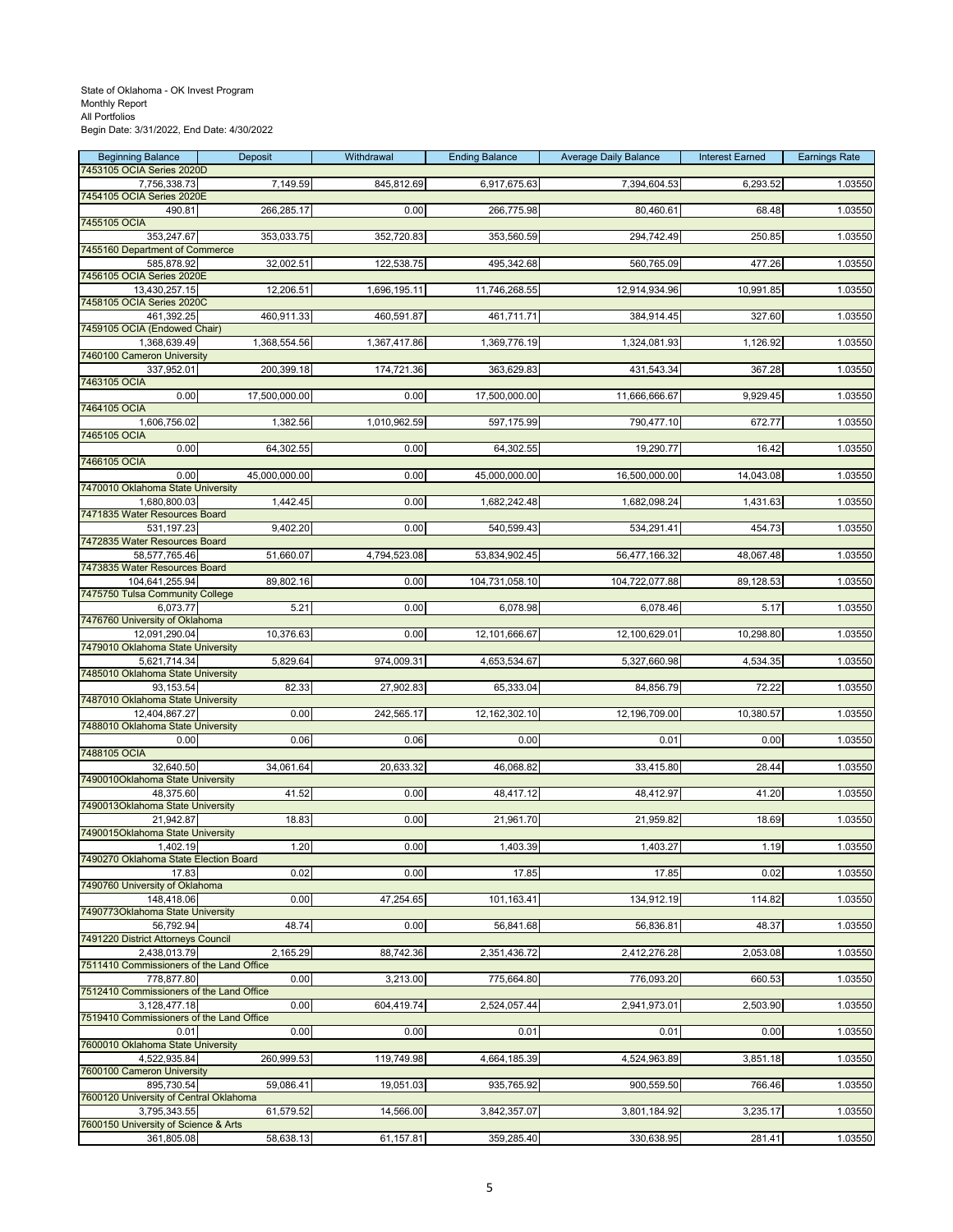| <b>Beginning Balance</b>                                        | Deposit       | Withdrawal    | <b>Ending Balance</b> | <b>Average Daily Balance</b> | <b>Interest Earned</b> | <b>Earnings Rate</b> |
|-----------------------------------------------------------------|---------------|---------------|-----------------------|------------------------------|------------------------|----------------------|
| 7600230 East Central University<br>1,142,970.41                 | 59,331.16     | 68,553.57     | 1,133,748.00          | 1,119,149.16                 | 952.50                 | 1.03550              |
| 7600420 Langston University                                     |               |               |                       |                              |                        |                      |
| 904,857.04                                                      | 53,274.61     | 86,664.63     | 871,467.02            | 883,879.77                   | 752.27                 | 1.03550              |
| 7600485 Northeastern State University<br>2,367,256.05           | 1,996.20      | 176,633.86    | 2,192,618.39          | 2,243,091.95                 | 1,909.09               | 1.03550              |
| 7600490 Northern Oklahoma College                               |               |               |                       |                              |                        |                      |
| 619,342.07                                                      | 320,730.24    | 460.00        | 939,612.31            | 795,720.02                   | 677.23                 | 1.03550              |
| 7600505 Northwestern Oklahoma State University<br>2,517,254.62  | 60,489.70     | 88,775.00     | 2,488,969.32          | 2,499,743.67                 | 2,127.52               | 1.03550              |
| 7600530 Panhandle State University                              |               |               |                       |                              |                        |                      |
| 168,326.33                                                      | 139.22        | 64,301.83     | 104, 163. 72          | 161,552.67                   | 137.50                 | 1.03550              |
| 7600660 Southeastern Oklahoma State Unversity<br>53,776.11      | 58,376.81     | 52,472.49     | 59,680.43             | 50,312.04                    | 42.82                  | 1.03550              |
| 7600665 Southwestern Oklahoma State University                  |               |               |                       |                              |                        |                      |
| 2.469.013.71                                                    | 60,432.97     | 0.00          | 2,529,446.68          | 2,488,389.18                 | 2,117.86               | 1.03550              |
| 7600760 University of Oklahoma<br>5,533,357.46                  | 477,094.06    | 0.00          | 6,010,451.52          | 5,679,126.31                 | 4,833.48               | 1.03550              |
| 7650010 Oklahoma State University                               |               |               |                       |                              |                        |                      |
| 2,955,607.96                                                    | 2,476.93      | 34,524.54     | 2,923,560.35          | 2,947,044.56                 | 2,508.22               | 1.03550              |
| 7650100 Cameron University<br>845,505.76                        | 24,911.28     | 0.00          | 870,417.04            | 853,404.71                   | 726.33                 | 1.03550              |
| 7650120 University of Central Oklahoma                          |               |               |                       |                              |                        |                      |
| 1,990,210.71                                                    | 26,118.38     | 0.00          | 2,016,329.09          | 1,999,061.05                 | 1,701.39               | 1.03550              |
| 7650150 University of Science & Arts<br>364.280.33              | 24,748.51     | 52,077.96     | 336,950.88            | 361,482.20                   | 307.66                 | 1.03550              |
| 7650230 East Central University                                 |               |               |                       |                              |                        |                      |
| 885,942.10                                                      | 25,179.36     | 56,095.31     | 855,026.15            | 865,937.52                   | 737.00                 | 1.03550              |
| 7650420 Langston University<br>805,508.48                       | 111,246.69    | 130,511.21    | 786,243.96            | 754,889.80                   | 642.48                 | 1.03550              |
| 7650485 Northeastern State University                           |               |               |                       |                              |                        |                      |
| 1,009,436.06                                                    | 25,276.69     | 15,266.07     | 1,019,446.68          | 1,010,920.25                 | 860.39                 | 1.03550              |
| 7650490 Northern Oklahoma College                               |               |               |                       |                              |                        |                      |
| 2,018,662.72<br>7650505 Northwestern Oklahoma State University  | 184,613.71    | 38,283.48     | 2,164,992.95          | 2,039,560.66                 | 1,735.86               | 1.03550              |
| 889,461.57                                                      | 25,175.79     | 14,990.50     | 899,646.86            | 888,985.15                   | 756.61                 | 1.03550              |
| 7650530 Panhandle State University                              | 82,846.39     |               |                       |                              |                        |                      |
| 52,182.10<br>7650660 Southeastern Oklahoma State Unversity      |               | 21,902.43     | 113,126.06            | 75,613.29                    | 64.35                  | 1.03550              |
| 22,689.08                                                       | 24,441.49     | 19,851.32     | 27,279.25             | 22,089.69                    | 18.80                  | 1.03550              |
| 7650665 Southwestern Oklahoma State University                  |               | 0.00          |                       |                              |                        |                      |
| 727,325.44<br>7650760 University of Oklahoma                    | 25,034.58     |               | 752,360.02            | 735,200.36                   | 625.73                 | 1.03550              |
| 3,663,452.71                                                    | 286,618.14    | 0.00          | 3,950,070.85          | 3,751,214.24                 | 3,192.64               | 1.03550              |
| 7700040 Department of Agriculture                               |               |               |                       |                              |                        |                      |
| 11,139,209.71<br>7700041 Western Oklahoma State College         | 20,635.86     | 0.00          | 11,159,845.57         | 11,158,163.32                | 9,496.67               | 1.03550              |
| 703,610.60                                                      | 277,226.64    | 302,989.22    | 677,848.02            | 807,411.89                   | 687.18                 | 1.03550              |
| 7700131 Department of Corrections                               |               |               |                       |                              |                        |                      |
| 28,320,394.70<br>7700240 Eastern Oklahoma State College         | 2,134,344.38  | 1,695,421.65  | 28,759,317.43         | 28,646,893.50                | 24,381.25              | 1.03550              |
| 1,385,133.85                                                    | 217,805.77    | 191,073.21    | 1,411,866.41          | 1,406,032.90                 | 1,196.67               | 1.03550              |
| 7700340 State Health Department                                 |               |               |                       |                              |                        |                      |
| 102,047.89<br>7700461 Rogers State College                      | 1,419,672.35  | 1,076,940.58  | 444,779.66            | 312,377.12                   | 265.86                 | 1.03550              |
| 8,931,597.05                                                    | 1,550,600.00  | 1,140,296.54  | 9,341,900.51          | 9,166,895.72                 | 7,801.91               | 1.03550              |
| 7700490 Northern Oklahoma College                               |               |               |                       |                              |                        |                      |
| 8,958,035.23<br>7700606 Ardmore Higher Education Center         | 1,052,916.68  | 2,529,350.39  | 7,481,601.52          | 8,959,753.00                 | 7,625.61               | 1.03550              |
| 59.07                                                           | 0.05          | 0.00          | 59.12                 | 59.12                        | 0.05                   | 1.03550              |
| 7700633 Oklahoma City Community College                         |               |               |                       |                              |                        |                      |
| 13.681.084.85<br>7700660 Southeastern Oklahoma State University | 1,410,967.32  | 2,350,040.75  | 12,742,011.42         | 13,128,381.31                | 11,173.51              | 1.03550              |
| 9,367,606.17                                                    | 1,205,990.79  | 8,464,791.74  | 2,108,805.22          | 4,613,163.69                 | 3,926.24               | 1.03550              |
| 7700760 University of Oklahoma                                  |               |               |                       |                              |                        |                      |
| 120,852,385.43<br>7700830 Department of Human Services          | 35,526,671.64 | 40,381,081.51 | 115,997,975.56        | 126,266,335.18               | 107,464.76             | 1.03550              |
| 988,720.43                                                      | 293,397.58    | 423,542.08    | 858,575.93            | 955,322.04                   | 813.07                 | 1.03550              |
| 7701010 Oklahoma State University                               |               |               |                       |                              |                        |                      |
| 16,811,327.32<br>7701150 University of Science & Arts           | 25,893,734.01 | 30,195,735.67 | 12,509,325.66         | 15,594,853.65                | 13,272.72              | 1.03550              |
| 3,725,440.75                                                    | 1,261,529.59  | 695,493.02    | 4,291,477.32          | 4,363,784.44                 | 3,714.00               | 1.03550              |
| 7701165 Connors State College                                   |               |               |                       |                              |                        |                      |
| 1,408,270.53                                                    | 1,001,303.43  | 602,818.35    | 1,806,755.61          | 1,231,396.28                 | 1,048.04               | 1.03550              |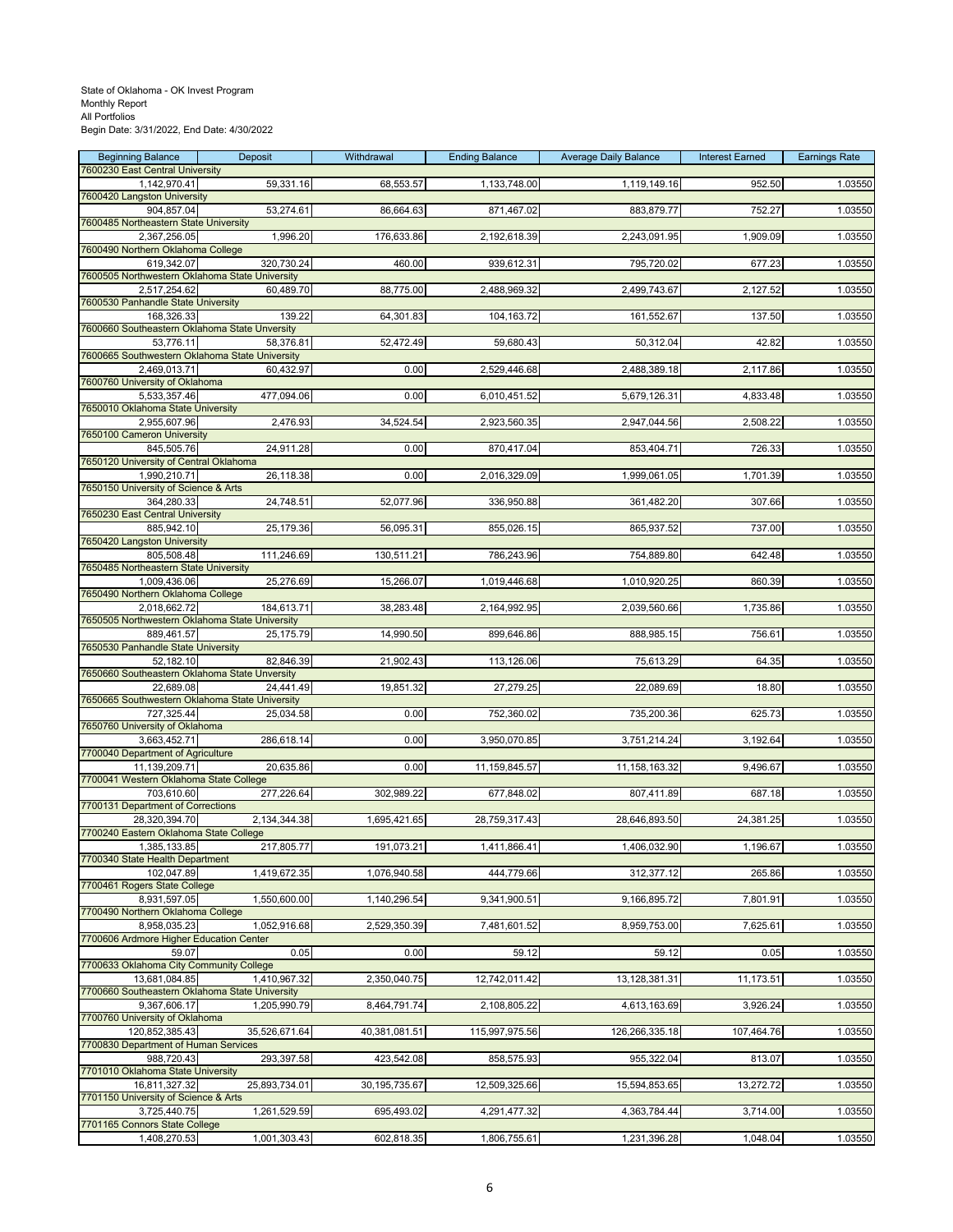| <b>Beginning Balance</b><br>7701400 Office of Juvenile Affairs | Deposit       | Withdrawal    | <b>Ending Balance</b> | <b>Average Daily Balance</b> | <b>Interest Earned</b> | <b>Earnings Rate</b> |
|----------------------------------------------------------------|---------------|---------------|-----------------------|------------------------------|------------------------|----------------------|
| 7,574.11                                                       | 7,161.56      | 7,356.39      | 7,379.28              | 8,207.10                     | 6.99                   | 1.03550              |
| 7701480 Northeasten Oklahoma A&M College                       |               |               |                       |                              |                        |                      |
| 409,481.82<br>7701530 Panhandle State University               | 1,027,854.07  | 760,407.48    | 676,928.41            | 498,369.67                   | 424.16                 | 1.03550              |
| 168,168.55                                                     | 112,724.77    | 222,780.60    | 58,112.72             | 126,488.24                   | 107.65                 | 1.03550              |
| 7701605 Regents for Higher Education<br>33,279,749.38          | 1,838,985.65  | 1,451,983.72  | 33,666,751.31         | 33,405,832.97                | 28,431.57              | 1.03550              |
| 7701650 Department of Veteran Affairs                          |               |               |                       |                              |                        |                      |
| 1,832,154.24<br>7701770 OUHSC                                  | 109,536.90    | 0.00          | 1,941,691.14          | 1,892,237.80                 | 1,610.48               | 1.03550              |
| 438,215,549.82                                                 | 54,261,142.38 | 56,454,789.64 | 436,021,902.56        | 448,642,936.43               | 381,838.16             | 1.03550              |
| 7701805 Department of Rehabilitation Services<br>182,301.74    | 6,974.91      | 14,889.24     | 174,387.41            | 177,224.80                   | 150.84                 | 1.03550              |
| 7701865 Workers Compensation Commission                        |               |               |                       |                              |                        |                      |
| 5,605,503.20                                                   | 4,812.99      | 5,998.97      | 5,604,317.22          | 5,606,193.20                 | 4,771.41               | 1.03550              |
| 7702120 University of Central Oklahoma<br>21,325,331.47        | 413,884.10    | 2,372,258.30  | 19,366,957.27         | 20, 157, 033.88              | 17,155.57              | 1.03550              |
| 7702650 Department of Veteran Affairs                          |               |               |                       |                              |                        |                      |
| 1,593,119.45<br>7703650 Department of Veteran Affairs          | 115,404.05    | 0.00          | 1,708,523.50          | 1,661,650.12                 | 1,414.22               | 1.03550              |
| 2,336,739.18                                                   | 219,587.19    | 0.00          | 2,556,326.37          | 2,448,647.92                 | 2,084.03               | 1.03550              |
| 7704120 University of Central Oklahoma<br>20,790.11            | 998,805.35    | 989,340.69    | 30,254.77             | 105,459.16                   | 89.76                  | 1.03550              |
| 7704650 Department of Veteran Affairs                          |               |               |                       |                              |                        |                      |
| 1,719,694.10<br>7704865 Workers Compensation Commission        | 125,872.79    | 0.00          | 1,845,566.89          | 1,801,775.35                 | 1,533.48               | 1.03550              |
| 45,795.80                                                      | 39.30         | 0.00          | 45,835.10             | 45,831.17                    | 39.01                  | 1.03550              |
| 7705505 Northwestern Oklahoma State University                 |               |               |                       |                              |                        |                      |
| 2,269,896.84<br>7705650 Department of Veteran Affairs          | 411,937.36    | 229,378.25    | 2,452,455.95          | 2,404,117.41                 | 2,046.13               | 1.03550              |
| 1,701,559.79                                                   | 114,769.51    | 0.00          | 1,816,329.30          | 1,774,688.62                 | 1,510.43               | 1.03550              |
| 7705675 Self Insurance Guaranty Fund<br>2,286,521.03           | 2,614.42      | 7,147.55      | 2,281,987.90          | 2,285,141.72                 | 1,944.87               | 1.03550              |
| 7705865 Workers Compensation Commission                        |               |               |                       |                              |                        |                      |
| 43,298.12<br>7706452 CMHC, Rep payee account                   | 37.16         | 0.00          | 43,335.28             | 43,331.56                    | 36.88                  | 1.03550              |
| 8,507.66                                                       | 7.30          | 0.00          | 8,514.96              | 8,514.23                     | 7.25                   | 1.03550              |
| 7706650 Department of Veteran Affairs<br>736,528.59            | 57,108.38     | 0.00          | 793,636.97            | 771,944.03                   | 657.00                 | 1.03550              |
| 7706750 Tulsa Community College                                |               |               |                       |                              |                        |                      |
| 4,754,518.86                                                   | 586,801.63    | 402,964.36    | 4,938,356.13          | 5,018,231.41                 | 4,271.00               | 1.03550              |
| 7706865 OK Workers Comp Commission<br>177,840.35               | 152.62        | 0.00          | 177,992.97            | 177,977.71                   | 151.48                 | 1.03550              |
| 7707452 CMHC, Rep payee account                                |               |               |                       |                              |                        |                      |
| 2,277.11<br>7707585 Department of Public Safety                | 34,125.81     | 28,914.18     | 7,488.74              | 12,370.03                    | 10.53                  | 1.03550              |
| 4,500,232.34                                                   | 223,825.35    | 23,775.00     | 4,700,282.69          | 4,672,743.82                 | 3,976.95               | 1.03550              |
| 7707605 Regents for Higher Education<br>161,379,850.02         | 6,093,030.33  | 4,173,794.86  | 163,299,085.49        | 162,542,658.92               | 138,339.39             | 1.03550              |
| 7707650 Department of Veteran Affairs                          |               |               |                       |                              |                        |                      |
| 974,881.82<br>7707865 OK Workers Comp Commission               | 76,208.89     | 0.00          | 1,051,090.71          | 1,023,307.69                 | 870.93                 | 1.03550              |
| 244,873.71                                                     | 210.15        | 0.00          | 245,083.86            | 245,062.85                   | 208.57                 | 1.03550              |
| 7708108 Carl Albert State College<br>5,428,391.46              | 0.00          | 451,347.28    | 4,977,044.18          | 5,211,555.59                 | 4,435.53               | 1.03550              |
| 7708605 Regents for Higher Education                           |               |               |                       |                              |                        |                      |
| 161.29<br>7709605 Regents for Higher Education                 | 700,175.48    | 700,175.00    | 161.77                | 256,011.80                   | 217.89                 | 1.03550              |
| 3,072,573.46                                                   | 3,864.09      | 1,293,050.00  | 1,783,387.55          | 2,688,099.47                 | 2,287.83               | 1.03550              |
| 7710350 Oklahoma Historical Society                            |               |               |                       |                              |                        |                      |
| 1,307,547.71<br>7710452 Oklahoma Department of Mental Health   | 1,122.13      | 0.00          | 1,308,669.84          | 1,308,557.63                 | 1,113.71               | 1.03550              |
| 1,549,783.08                                                   | 6,083.36      | 210.00        | 1,555,656.44          | 1,551,910.40                 | 1,320.82               | 1.03550              |
| 7710605 Regents for Higher Education<br>2,674,758.51           | 17,875.36     | 0.00          | 2,692,633.87          | 2,686,690.87                 | 2,286.63               | 1.03550              |
| 7711185 Corporation Commission                                 |               |               |                       |                              |                        |                      |
| 64,439,846.40<br>7711420 Langston University                   | 1,051,900.84  | 550,713.06    | 64,941,034.18         | 64,402,230.53                | 54,812.47              | 1.03550              |
| 524,297.01                                                     | 2,859,539.14  | 1,794,166.45  | 1,589,669.70          | 314,747.12                   | 267.88                 | 1.03550              |
| 7711452 Griffin Memorial Hospital Rep Payee<br>79,568.13       |               | 62.08         | 80,274.33             | 79,942.68                    | 68.04                  |                      |
| 7711605 Regents for Higher Education                           | 768.28        |               |                       |                              |                        | 1.03550              |
| 764,898.67                                                     | 656.43        | 0.00          | 765,555.10            | 765,489.46                   | 651.50                 | 1.03550              |